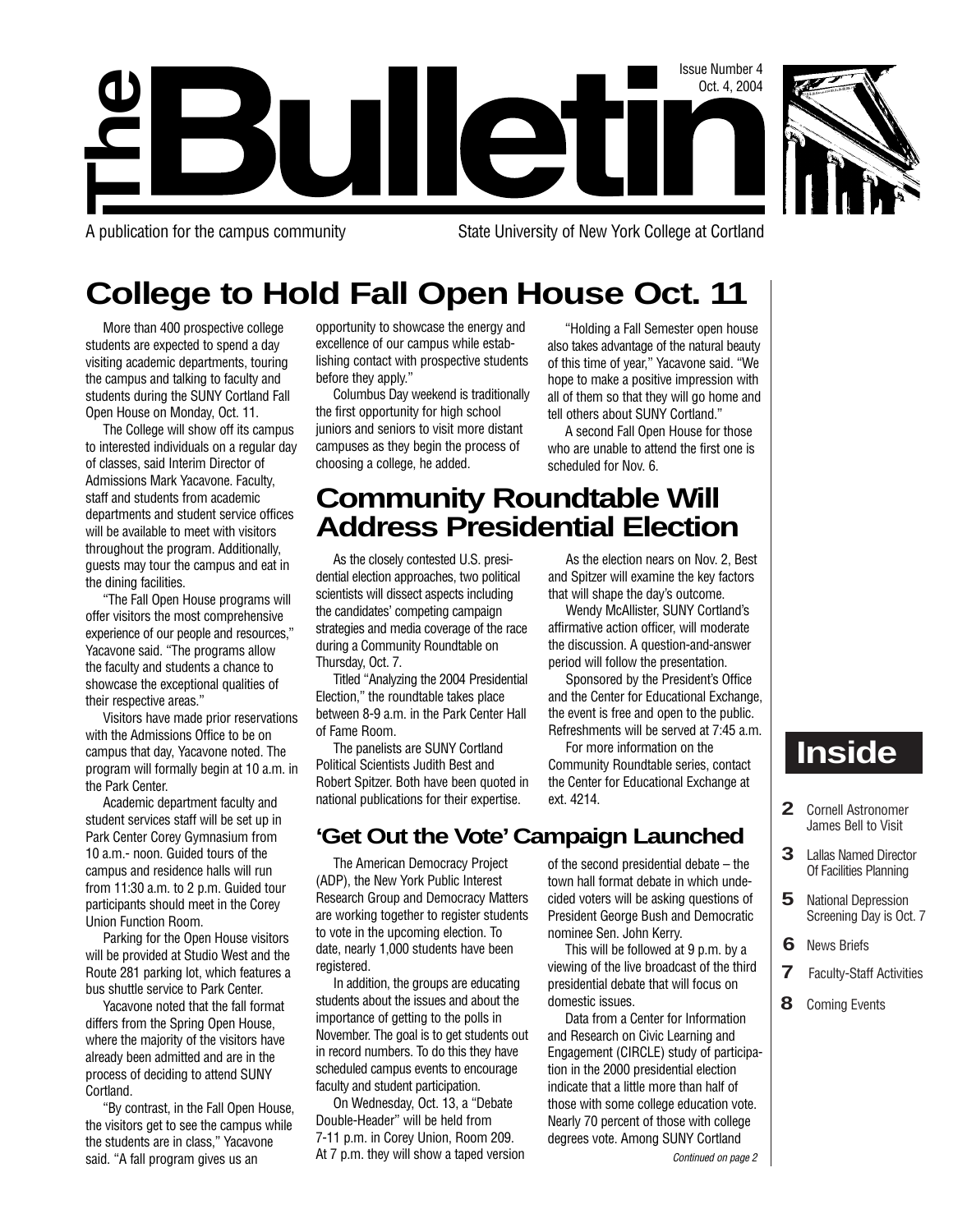# **Cornell Astronomer James Bell to Provide Update on Mars Exploration Rovers**

James F. Bell, a Science Teams member with the National Aeronautics and Space Administration (NASA) Mars Pathfinder and other current U.S. space missions, will discuss "Science Results from the Mars Exploration Rovers" on Tuesday, Oct. 5.

Presented by the SUNY Cortland chapter of the scientific research honor society Sigma Xi as part of its 2004-05 lecture series, the event begins at 7:30 p.m. in Sperry Center, Room 114. The talk is free and open to the public.

Using data obtained from telescopes and spacecraft missions, Bell's studies primarily focus on the geology, geochemistry and mineralogy of planets, asteroids and comets.

An associate professor in the Cornell University Astronomy Department's Center for Radiophysics and Space Research, Bell is also a member of Science Teams that include the Mars Pathfinder, the Near Earth Asteroid Rendezvous (NEAR), Mars Odyssey Orbiter and Mars Reconnaissance Orbiter missions. He leads the Pancam color camera team on the Mars Exploration Rover (Athena) missions.

Bell was a National Research Council postdoctoral research fellow at NASA's Ames Research Center prior to coming to Cornell.

He received his Ph.D. from the University of Hawaii in 1992, performing research on Mars surface mineralogy and climate variations using infrared and optical telescopes at Mauna Kea Observatory.

His research results have been published in major astronomy journals and he is a frequent



The Bulletin is published by the Publications and Electronic Media Office at State University of New York College at Cortland and distributed to faculty, staff and students. The Bulletin contains official College announcements, news reports and notices of campus events. **Profileration School Correlation**<br>
The Bulletin is published by the Publica<br>
Electronic Media Office at State Univers<br>
College at Cortland and distributed to fa<br>
students. The Bulletin contains official Cortland<br>
The Bull

The Bulletin may be viewed online at www.cortland. edu/images/Bulletin.pdf.

Information for The Bulletin should be sent to The Publications and Electronic Media Office, Studio West, Room B-3, P.O. Box 2000, Cortland, N.Y. 13045.

The Bulletin will next be published Monday, Oct. 18. The deadline for copy for that issue is 4:30 p.m. on Tuesday, Oct. 12. Articles of more than 50 words should be submitted on a diskette in PC or Mac format

contributor to popular astronomy magazines and radio shows. Bell recently edited a book about the NEAR mission. More information about his work is available at marswatch.astro.cornell.edu/ resume.html

The following SUNY Cortland faculty and emeritus members convened the Sigma Xi series: Peter Jeffers, chemistry; James E. Bugh, professor emeritus of geology, and Distinguished Service Professor Ram P. Chaturvedi, physics.

This year's Sigma Xi lecture series celebrates three events: the success of the Rovers' Mars Missions; the 2005 World Year of Physics; and the birth centennial of Robert Oppenheimer, nicknamed the "Father of Atom Bomb." The lectures are supported by the Biological Sciences, Chemistry, Geology and Physics Departments and Clubs at SUNY Cortland, the Dean of Arts and Sciences Office, the Provost's Office, the President's Office and the Campus Artists and Lecture Series (CALS) Committee.

For more information, call Chaturvedi at ext. 2914.

# **Faculty Senate Honors William Griffen**

The Faculty Senate unanimously endorsed a resolution honoring Professor of Education William Griffen as the longest tenured professor in the history of the State University of New York.

Approving the motion at their Sept. 21 meeting in the Corey Union Fireplace Lounge, senators lauded Griffen for having "dedicated his life to both activism and teaching." He will have taught at SUNY Cortland for 50 years at the conclusion of the 2004-05 academic year.

# **Civic Engagement Web Site is Launched**

A new civic engagement Web site is now available and includes links to a variety of service opportunities as well as information on getting out the vote in November.

Developed by Homer Mitchell, English, and the American Democracy Project's Get Out the Word task force, the site is accessed at web.cortland.edu/civicengagement.

The Get Out the Word task force was formed to find ways to publicize the civic engagement activities that are occurring on campus.

The Web site offers information for faculty, staff and students looking for ways in which they can get involved in the community. Service project details can be accessed through links to various not-for-profit organizations.

Voting information is also listed on the site. Deadlines for registration, absentee ballots and voting initiatives are included. There is also a link for faculty, students and organization leaders to submit details about their own club activities.

For more information, write Mitchell at mitchellh@cortland.edu or Richard Kendrick, sociology/anthropology, at kendrickr@ cortland.edu

Senator Karla Alwes, English, offered the resolution which made note of Griffen's recognition by SUNY Chancellor Robert King of the professor's "lifelong efforts toward teaching issues of social awareness to more than 11,000 SUNY Cortland students during his years as a faculty member."

# **'Get Out the Vote' Campaign Launched**

#### Continued from page 1

students, a recent survey has indicated that only 40 percent have ever voted in any election, including student government elections, even though SUNY Cortland students seem to be registering to vote at rates comparable to the national average.

On election eve, Monday, Nov. 1, the ADP will present a broadcast of "Frontline's" two-hour documentary special on the presidential candidates titled "The Choice." This will air from 9-11 p.m.

in Corey Union, Rooms 207-208. "The Choice" will also be shown by WCNY (PBS) at 9 p.m. on Oct. 12 and Oct. 14.

In addition to these events, a debate between the Young Republicans and the College Democrats is being planned at a time and place to be announced.

For more information, contact ADP Coordinator Richard Kendrick, sociology/anthropology, at ext. 2481 or by e-mail to kendrickr@cortland.edu.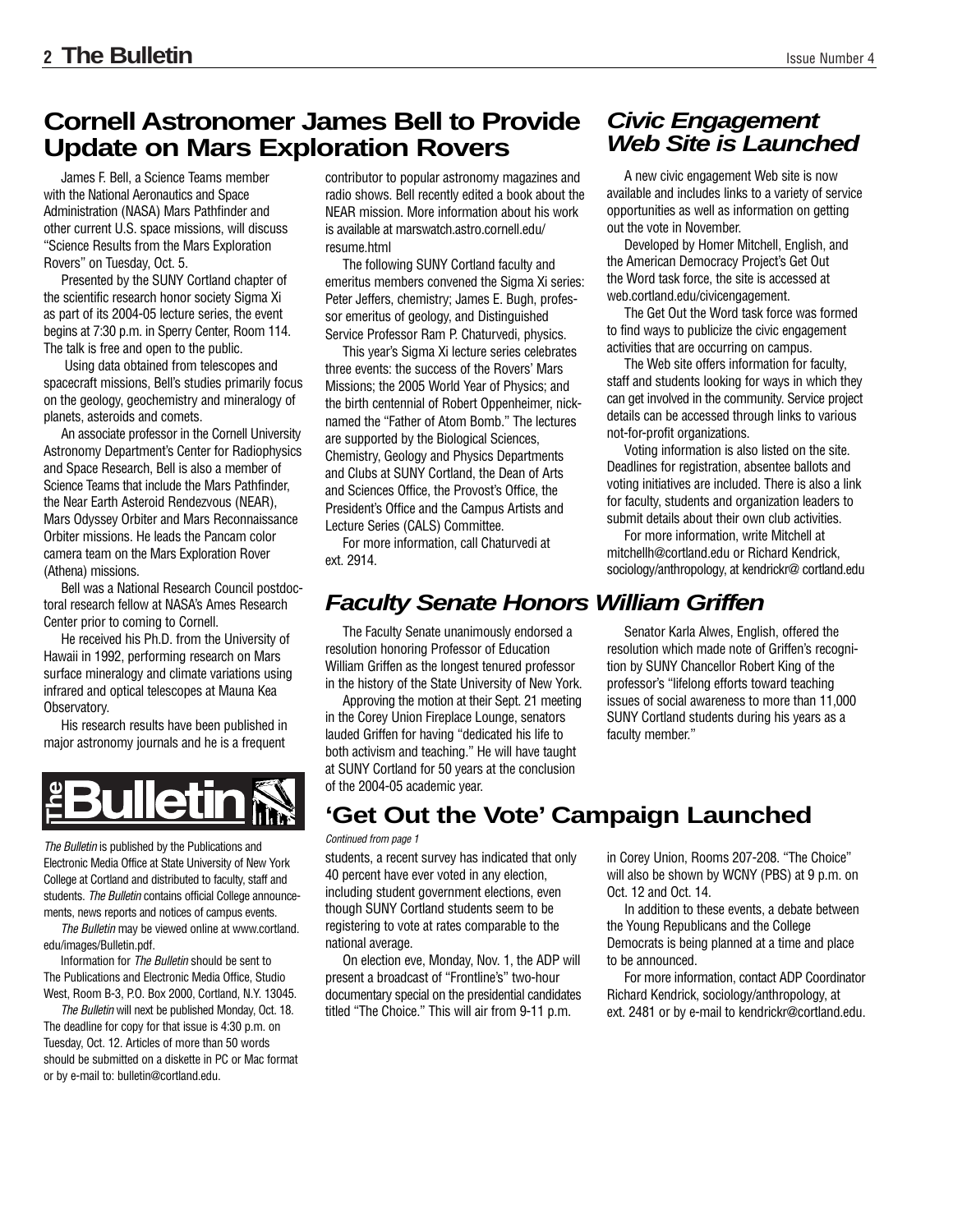# **Jeffrey Lallas Named Director of Facilities Planning and Construction**

Jeffrey Lallas, the project manager for Cornell University's College of Agriculture and Life Sciences, has joined SUNY Cortland as the director of facilities planning and construction. He began his new duties on Sept. 17.

Nasrin Parvizi, who was hired to that position at SUNY Cortland in 1998, was promoted in 1999 to associate vice president for facilities management but continued in both capacities. Lallas now takes over the director's duties and will report to Parvizi.

Lallas is responsible for all planning, architectural and engineering design, and construction at SUNY Cortland. He supervises a six-person staff, works closely with various internal and external constituencies including the State University Construction Fund and Dormitory Authority, and is the campus code officer. During the next five years, he will manage the planning and construction of a \$70 million capital improvement plan at the College.

A native of Garden City, N.Y., Lallas earned a bachelor's degree in mathematics from Cornell University. He also received a master's degree from the Cornell University College of Architecture, Art and Planning.

From 1974-86, Lallas, a licensed electrician, founded and co-owned the McFarren/Lallas Construction Co. in Ithaca, N.Y., after which he joined Cornell University's Facilities Management Department. He managed a long-term maintenance program with a \$4 million annual budget for 2.5 million square feet of academic, research and administrative facilities.

He co-created Cornell's award-winning grounds maintenance program. He received the Golden Bear Award for excellence in customer service, the Pride of Ownership Award from the City of Ithaca for exemplary stewardship of grounds and landscape, and the Historic Ithaca Preservation Award for a project at Cornell's Lincoln Hall.

Lallas was promoted to project manager and oversaw renovations to Riley Robb Hall, Barnes Hall, Clark Plaza and Uris Hall. For the past three years, he has worked at Cornell's College of Agriculture and Life Sciences developing, implementing and managing major renovations within that college.

He and his wife, Pat, reside in Lansing, N.Y. They have two grown children, Peter and Kira.

# **Oct. 14 Literacy Forum to Focus on Teachers Who Become Writers**

The experiences of educators who have become writers is the topic of a Fall 2004 literacy forum scheduled for Thursday, Oct. 14.

The forum, "Teachers as Writers," will take place from 4-6 p.m. in the Park Center Hall of Fame Room. Co-sponsored by the Cortland-Homer-McGraw Teacher Center, the Dryden Teachers' Center, the Seven Valley Reading Council and the Center for Educational Exchange, the forum is free and open to the public.

The deadline to register is Thursday, Oct. 7. To do so, contact the Dryden Teachers' Center at P.O. Box 88, Dryden, NY 13053, by telephone at (607) 844-3053, by fax at (607) 844-3058 or by e-mail at drydentc@clarityconnect.com

During the forum Bob Calimeri and Jim Hughes, retired high school math teachers and track coaches, will share their experiences as they entered the world of writing.

Calimeri is the author of Forget the Novocaine, Doc — I Was a Teacher, in which he relates his experiences in public education. Hughes has written a number of published magazine articles on local history and his various other interests.

As members of the Finger Lakes Writers' Group, Calimeri and Hughes meet twice monthly with others who share their interest in the written word. They hope to encourage educators to become writers and ultimately form a writers' group.

# **Scholar Will Discuss Arab Soccer in a Jewish State Oct. 11**

Tamik Sorek, a visiting professor of Near Eastern studies at Cornell University, will lecture on the interesting and unusual topic of "Arab Soccer in a Jewish State" on Monday, Oct. 11.

Sponsored by the Jewish Studies Committee and the Center for International Education (CIE), the talk begins at 4:30 p.m. in Brockway Hall, Jacobus Lounge. The event is free and open to the public. Refreshments will be served.

Sorek will examine Arab Soccer in Israel as a window into Arab-Jewish relations in that nation to better understand Arab strategies of coping as an ethnic minority in a majority Jewish state.

He has a deep and long-term interest in ethnic and racial studies with an emphasis in the sociology of sport and the Israeli-Palestinian conflict. His research on nationalism and sport has explored a range of issues that provide insight into the complex clash of identities and nationalism in Israel and Palestine.

Sorek is co-author of the book, Israeli Refuseniks — Soldiers Who Refuse. His articles include "Palestinian Nationalism has Left the Field — A Shortened History of Arab Soccer in Israel."

He received his Ph.D. in sociology and anthropology from the Hebrew University of Jerusalem and also studied at the Institute for Arabic Studies in Givat Haviva. Sorek has taught and conducted research at Cornell University, Bar Ilan University, and the Science Politiques' Center for International Studies and Research in Paris.

For more information, contact Sanford Gutman, history, at ext. 2065 or the CIE Office at ext. 5900.

# **Fall 2004 Bulletin Schedule**

| <i><b>Issue Date</b></i> |                | <b>Deadline</b> |  |
|--------------------------|----------------|-----------------|--|
|                          | Monday         | Tuesday         |  |
| #5                       | Oct. 18        | Oct. 12         |  |
| #6                       | Nov. 1         | Oct. 26         |  |
| #7                       | <b>Nov. 15</b> | Nov. 9          |  |
| #8                       | <b>Nov. 29</b> | <b>Nov. 23</b>  |  |
| #9                       | Dec. 13        | Dec. 7          |  |

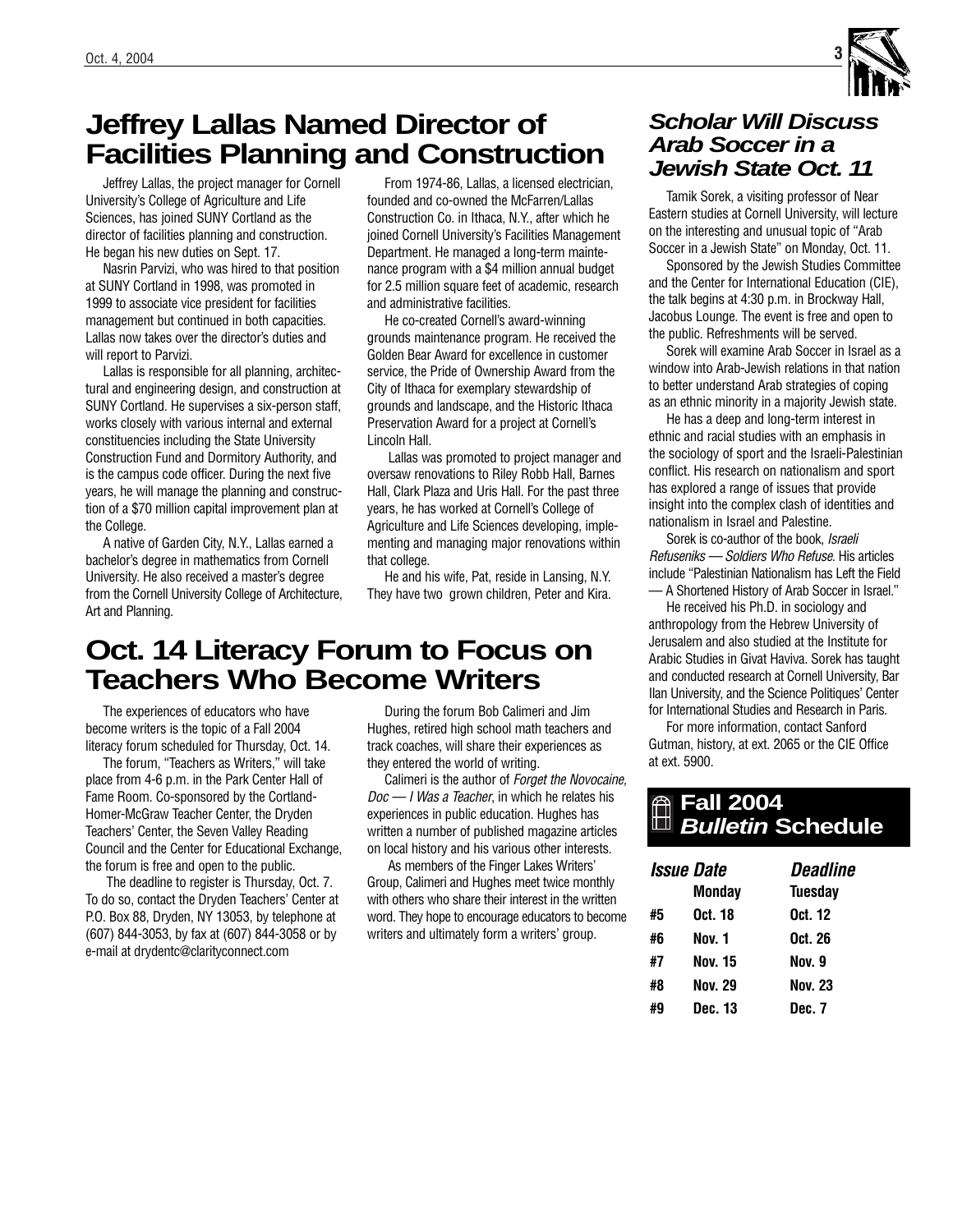# **Schedule Posted**

### **Park Center Basketball Gym D-305**

| $8-11$ p.m.    |
|----------------|
| $8-11$ p.m.    |
| $6-11$ p.m.    |
| $6-10$ p.m.    |
| 9 a.m.-10 p.m. |
| Noon-11 p.m.   |
|                |

#### **Park Center Racquetball/Squash/ Table Tennis/Pro-Star Fitness Circuit**

| Monday-Friday   | $6:30-8$ a.m. and |
|-----------------|-------------------|
|                 | 11 $a.m.-1 p.m.$  |
| Monday-Thursday | $4 - 11$ p.m.     |
| Fridav          | $4-10$ p.m.       |
| Saturday        | 9 a.m.-10 p.m.    |
| Sundav          | Noon-11 p.m.      |

#### **Park Center Pool**

Tuesday/Thursday/Friday 6:30-9:30 p.m. Saturday/Sunday 3-9 p.m.

#### **Field House**

Monday-Friday (through Oct. 8) 4 p.m.-11 p.m. Sunday-Thursday 7 p.m.-11 p.m.

#### **Moffett Pool**

Monday-Friday 6:30-8 a.m. and

| .                | 11 a.m.-1 $p.m.$  |
|------------------|-------------------|
| Monday/Wednesday | $7:30-10:30$ p.m. |
| .                |                   |

 $3-11$  p.m. 3-10 p.m. Noon-6 p.m. Noon-11 p.m.

#### **Moffett Gym**

| Monday-Thursday |  |
|-----------------|--|
| Fridav          |  |
| Saturdav        |  |
| Sunday          |  |

#### **Equipment Check-Out**

| Monday-Thursday | $4 - 11$ p.m.    |
|-----------------|------------------|
| Fridav          | $4 - 10$ p.m.    |
| Saturdav        | $9$ a.m.-10 p.m. |
| Sundav          | Noon-11 p.m.     |
|                 |                  |

### **\*Tomik Fitness Facilities**

| Monday-Thursday | 6 a.m.-11 p.m.   |
|-----------------|------------------|
| Fridav          | $6$ a.m.-10 p.m. |
| Saturdav        | 9 a.m.-10 p.m.   |
| Sundav          | 9 a.m.-11 p.m.   |

#### **\*Woods Fitness Facilities**

| $6:30-8:30$ a.m.  |
|-------------------|
| 11 $a.m.-11 p.m.$ |
| 11 $a.m.-10 p.m.$ |
| $9 a.m.-10 p.m.$  |
| Noon-11 p.m.      |
|                   |

\*Faculty/staff and their families must purchase a semester pass or daily pass to use these facilities. Students must present their SUNY Cortland photo I.D. cards. Fitness facilities are not available to Club Rec members.

All open recreation hours are subject to change. For more information, call ext. 4960.

# **Open Recreation** | Discussion, Dinner and Theatre on Nov. 6 **To Focus on 'Broadway's Lovable Losers'**

Thomas Hischak, performing arts, will address "Broadway's Lovable Losers" as part of a discussion, dinner and theatre performance of Stephen Sondheim's brilliant classic "Merrily We Roll Along" on Saturday, Nov. 6.

Presented by the Center for Educational Exchange, the program runs from 5-10 p.m. in the Corey Union Fireplace Lounge and the Dowd Fine Arts Theatre.

Tickets, which include the discussion, dinner and a prime location ticket to the show, are \$42 each. For more information or to register, contact the Center for Educational Exchange at ext. 4214, Van Hoesen Hall,

Room B-232. All registrations after Oct. 22 must be made by phone with a credit card.

"Is there life after a musical flops on Broadway?" Hischak said. "For some beloved shows that failed to run, there is indeed. Such favorites as 'Candide,' 'The Golden Apple,' and 'The Baker's Wife,' which found appreciation only after flopping on Broadway, will be discussed."

Hischak, who is the author of 12 books about theatre, films and music, will discuss the musical productions and air samples of musical scores. After dinner, participants will move to Dowd Fine Arts Theatre to see "Merrily," one of Broadway's most-produced and most-admired 'losers.'

# **University Police Receive Certification For Quality Crime Reporting Efforts**

The New York State Division of Criminal Justice Services has certified that the SUNY Cortland Police Department for participation in the New York State Incident-Based Reporting program (NYSIBR). The announcement was made Sept. 7 by Chauncey G. Parker, director of criminal justice and commissioner of the Division of Criminal Justice Services and Chief Steven Dangler, University Police.

"Certification as a NYSIBR reporting agency demonstrates the SUNY Cortland Police Department's commitment to employ the

#### most up-to-date technologies as part of day to day department operations," said Parker.

NYSIBR is part of a national effort to improve the quality of crime reporting to better meet the growing demands of the law enforcement community and the needs of the public. The new system, a major advancement in the collection and analysis of crime information in New York State, replaces the Uniform Crime Reporting (UCR) system which has been the primary source of crime data for more than 70 years.

# **Weekly Student Group Meetings Announced**

The following meetings are held weekly throughout the semester unless otherwise noted:

### **Monday**

#### **Black Student Union**

Corey Union Voice Office, 7 p.m.

**Student Government Association Senate** Corey Union Fireplace Lounge, 7 p.m.

**AIDS Prevention Awareness Club (APAC)** Corey Union, Rooms 301-303, 8 p.m.

**Cortland Exceptionality Interest Club (CEIC)** Corey Union, Room 209, 8 p.m.

**Society of Professional Journalists** Corey Union, Rooms 305-306, 8 p.m.

### **Tuesday**

**Circle K** Corey Union, Rooms 305-306, 6 p.m.

**La Familia Latina** Corey Union, Voice Office, 6 p.m.

**College Republicans**

Corey Union, Room 209, 7 p.m.

### **Wednesday**

**Asian Pacific Student Union (APSU)** Corey Union, Voice Office, 7 p.m.

**Student Activities Board**

Corey Union, Rooms 305-306, 7 p.m.

**Young Democrats** Corey Union, Room 209, 7 p.m.

**B.A.S.I.C.** 

Corey Union Fireplace Lounge, 8 p.m.

### **Thursday**

**Women of Color**  Corey Union Voice Office, 6 p.m.

**Political Science Association** Corey Union, Rooms 301-03, 6 p.m.

**Rainbow Alliance** Corey Union, Room 304, 7 p.m.

#### **WSUC-FM Radio**

Brockway Hall Jacobus Lounge, 7:30 p.m.

Student groups are encouraged to submit information about their regular meetings, including dates, times and locations, to bulletin@cortland.edu.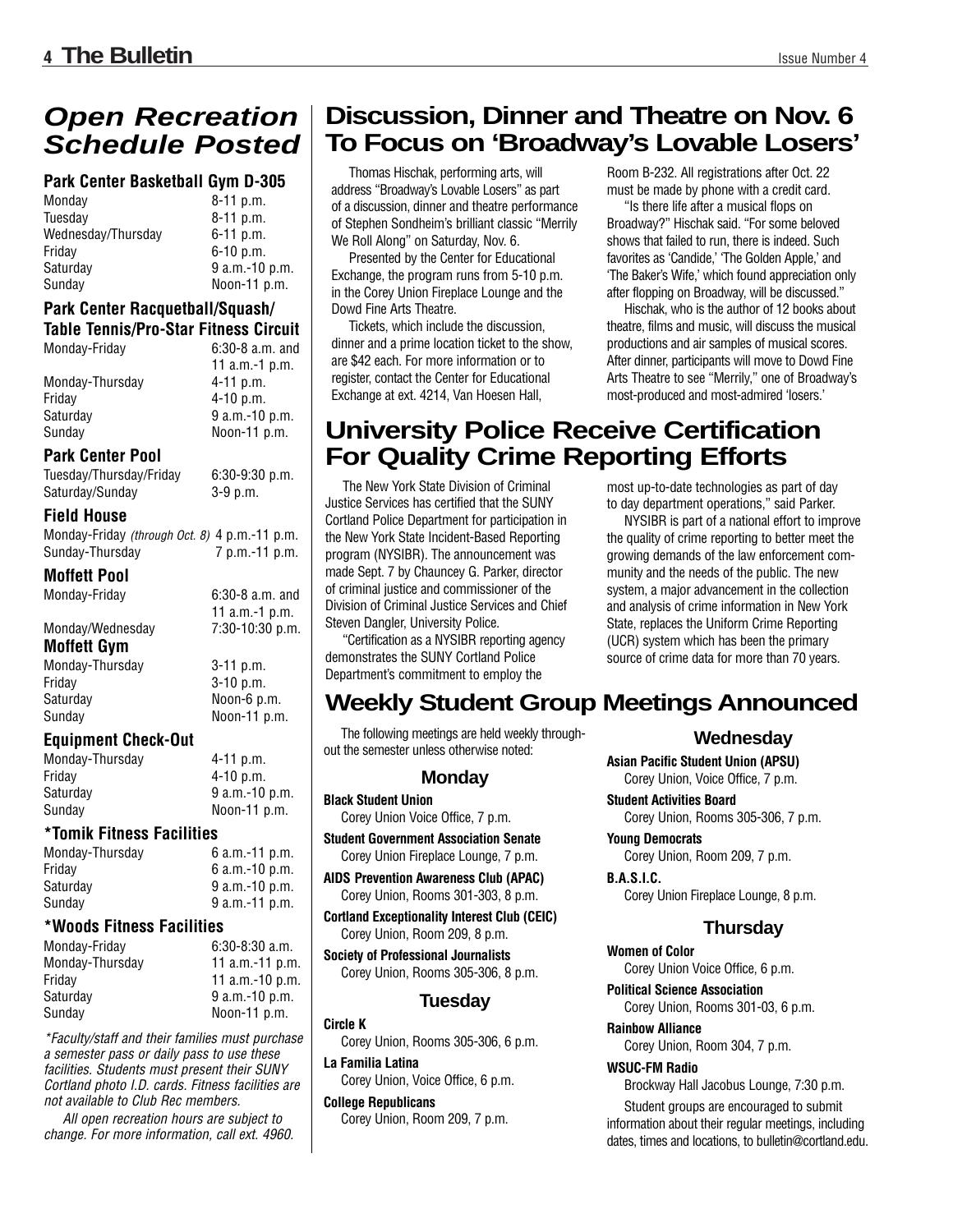# **National Depression Screening Day is Oct. 7**

decisions

feels to feel good."

As part of National Depression Screening Day, the Counseling Center will offer free screenings for clinical depression to students. Students can fill out a quick self-test and talk with a counselor about their personal situation.

The screenings and information sessions will be held from 9 a.m.-4:30 p.m. on Thursday, Oct. 7, in the Corey Union lobby.

Counselors will be available to help students identify clinical depression, which may include experiencing the following symptoms for several weeks at a time:

- Persistent, sad, anxious or "empty" mood
- Feelings of hopelessness, pessimism, guilt, helplessness and worthlessness
- Loss of interest or pleasure in usual activities
- Sleeping too much or too little
- Changes in appetite
- Decreased energy, fatigue and feeling "slowed down"
- Thoughts of death or suicide; suicide attempts

# **Teaching Awards Committee Seeking Nominees**

The Teaching Awards Committee is seeking nominations for the Chancellor's Award for Excellence in Teaching and for Distinguished Teaching Professor.

Colleagues or students may suggest names of potential candidates. Self-nominations will not be accepted. Department chairs are eligible for either award as long as they carry a full-time teaching load as defined for department chairs at SUNY Cortland.

The following conditions must be met:

### **Chancellor's Award for Excellence in Teaching**

Nominees must regularly carry a full-time teaching load. Prior to the year of nomination, the candidate must have completed at least three academic years of full-time teaching on the campus making the recommendation.

#### **Distinguished Teaching Professor**

Nominees must have regularly carried a fulltime teaching load, both in terms of the number of semester hours taught and the number of students served. A candidate must have attained and held the rank of full professor for five years and must have completed at least three years of full-time teaching on the campus that recommends the appointment and ten years of full-time teaching within the SUNY system. Note also that this award places a greater emphasis on scholarly accomplishment, as compared with the Excellence in Teaching Award.

• Increased restlessness and irritability

• Difficulty concentrating, remembering or making

Physical symptoms include headaches, digestive disorders and chronic pain that do not response to medical treatment.

"Many students feel like they are not experiencing the many positive aspects of college life; they feel 'out of it,' disconnected and alone; sad, trapped by inertia, hopeless and not up to the challenge of college," says Sheila Dai, counselor. "These symptoms last for an extended period of time. Depression is more than just a bad day, the result of a bad grade or anxiety about the future. It is a treatable disorder that can leave a person feeling so bad that they forget how it

For more information contact the Counseling Center at ext. 4728 or visit the Center in Van

The committee will evaluate candidates for both awards with regard to criteria set forth in statewide guidelines. These criteria include the specifications that the candidates must:

• perform superbly in the classroom

• be teachers/scholars who keep abreast of their field and use information from that field in their teaching

• demonstrate a continual concern for the intellectual growth of individual students, and

• set high standards for students and help them achieve academic excellence.

Names of nominees should be forwarded in writing by Nov. 29 to Committee Chair Jean LeLoup, international communications and culture, Old Main, Room 228. The other committee members include Michelle Gonzalez, education; Bonni Hodges, health; Yolanda Kime, physics; and Virginia Levine, president's office (ex officio).

To obtain a copy of the SUNY guidelines for nominations, visit the SUNY Web site at: www.sysadm.suny.edu/provost/facultyawards.htm

# **College Handbook Change Announced**

The campus community is asked to make the following change to the SUNY Cortland 2004-2006 College Handbook. The handbooks were mailed at the beginning of the semester to campus offices.

**Chapter 340.03, Part One – B** (page 52) The correct text should read:

The student will identify a faculty member to serve as a third party impartial witness to the discussion of the charge of academic dishonesty. Should the student not identify a third party witness, the faculty member will make the choice.

The 2004-2006 College Handbook online accurately reflects this change.

### *Regular Hours Scheduled Through Nov. 7*

| <b>Main Library</b>                | <b>Late Night Reading</b><br><b>Room Only</b> |
|------------------------------------|-----------------------------------------------|
| Monday-Thursday<br>$7.45 - 1$ a.m. |                                               |
| Friday<br>7:45 а.т.-6 р.т.         | 6-10 p.m.                                     |
| Saturday<br>11 а.т.-6 р.т.         | 6-10 p.m.                                     |
| Sunday<br>10 a.m.-1 a.m.           |                                               |

For more information, call ext. 2590, send an e-mail to library@cortland.edu or visit the Library Web site at www.cortland.edu/libww/.



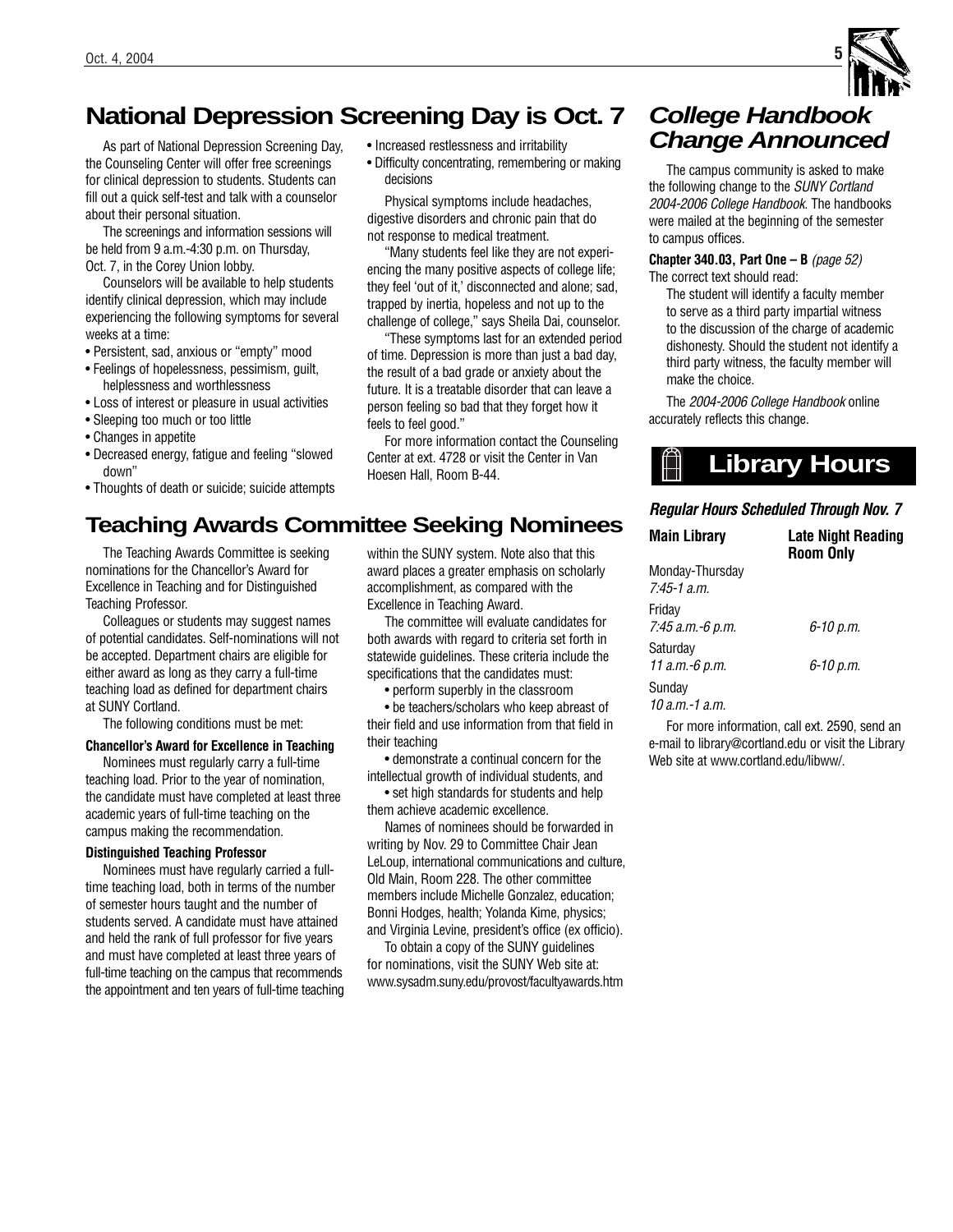# **News Briefs**

### **Digital Video Focus Groups to Meet**

The Information Resources Digital Video Team will be identifying faculty video needs by conducting three focus groups with faculty currently using digital video in teaching.

- The meetings will be held Oct. 14, 15, and 27. • The Oct. 14 meeting will meet at 3 p.m. in the Memorial Library conference room.
- The Oct. 15 meeting will meet at 1 p.m. in the Park Center Hall of Fame Room.
- The Oct. 27 meeting will meet at 4 p.m. in the Memorial Library conference room. Faculty should come prepared to discuss current needs and future ideas so that the team can make recommendations on video utilization

on the campus. Refreshments will be provided by Associate Provost for Information Resources Paula Warnken.

Faculty and staff who cannot attend, but would like to provide feedback, should contact Gail Wood, library, at ext. 2221. Faculty and staff interested in adopting digital video into teaching should call Team Chair Dawn Van Hall, library, at ext. 4890.

### **AIDS Memorial Quilt on Display**

The NAMES Project AIDS Memorial Quilt will be on display from 9 a.m.-9 p.m. Monday, Oct. 4 through Wednesday, Oct. 6 in the Corey Union Function Room. An opening ceremony will be held at 9 a.m. on Monday, Oct. 4.

The exhibit features 104 panels of the quilt designed by friends and family of those who have died from AIDS. The display brings to life the real people affected by this devastating disease.

The exhibit is free and open to the public. For more information, contact Ryan Davis or Cathy Smith, health education, at ext. 2066.

### **Readings by Campus Writers Series To Begin Oct. 12 in The Bookmark**

The first in a series of Readings by Campus Writers will take place on Tuesday, Oct. 12.

Sponsored by the College Writing Committee (CWC), the reading will be held from 3-4 p.m. in The Bookmark café, located on the first floor of Memorial Library.

Among the readers will be President Erik J. Bitterbaum, who will read from his poetry. Two more readings will take place this semester.

The CWC initiatives for 2004-05 are focused on fostering a vibrant culture of writing at Cortland. They are being developed in an effort to reinforce the shared values, goals and practices that characterize Cortland as a college committed to producing literate, resourceful writers.

For more information, contact Mary Lynch Kennedy, English, at ext. 2086 or by e-mail at kennedym@cortland.edu.

### **Smoking Cessation Sessions Will Be Offered Oct. 13-Nov. 17**

The Health Education Office will offer a free smoking cessation group to meet at six one-hour sessions beginning Wednesday, Oct. 13.

Students, faculty and staff can attend the sessions from 1:30-2:30 p.m. in Corey Union, Room 304. The sessions will meet through Nov. 17, with the goal of quitting smoking by Thanksgiving.

To register or for more information, contact the Health Education Office at ext. 2066. Those planning to use medication, the patch, nasal spray or an inhaler to assist in this process are asked to contact their physician or health care provider before the first meeting.

Release time will be granted for staff with supervisory approval.

The sessions are co-sponsored by the Health Education Office, Employee Assistance Program and an Auxiliary Services Corporation Grant.

# **Sports Schedule**

*Capital Letters Denote Home Games*

**Monday, Oct. 4** WOMEN'S TENNIS vs. Le Moyne, 4 p.m.

**Wednesday, Oct. 6** FIELD HOCKEY vs. Oneonta, 4 p.m.

### **Friday, Oct. 8**

MEN'S SOCCER vs. New Paltz, 4 p.m. Women's Soccer at New Paltz, 4 p.m. Women's Tennis — SUNYAC Championships, TBA (at Eastside Racquet Club, Manlius)

### **Saturday, Oct. 9**

WOMEN'S VOLLEYBALL — Cortland Invitational, 10 a.m. (Cortland matches at 10 a.m. vs. Western Conn. St. and 3 p.m. vs. Nazareth) FIELD HOCKEY vs. Geneseo, 1 p.m. MEN'S SOCCER vs. SUNYIT, 1 p.m. Women's Soccer at Oneonta, 1 p.m. Men's/Women's Cross Country at Hamilton Invitational, TBA Women's Tennis — SUNYAC Championships, TBA (at Eastside Racquet Club, Manlius) Women's Golf — NYSWCAA Championships, TBA

(at William Smith)

### **Sunday, Oct. 10**

Women's Tennis — SUNYAC Championships, TBA (at Eastside Racquet Club, Manlius) Women's Golf — NYSWCAA Championships, TBA (at William Smith)

**Tuesday, Oct. 12**

FIELD HOCKEY vs. William Smith, 4 p.m. Women's Soccer at Ithaca, 4 p.m.

### **Friday, Oct. 15**

WOMEN'S SOCCER vs. Plattsburgh, 3 p.m. Field Hockey at New Paltz, 1 p.m. Men's Soccer at Plattsburgh, 3 p.m. Women's Volleyball — SUNY/CUNY Challenge, TBA (at Hunter College) Women's Tennis — NYSWCAA Championships, TBA (at Cornell University)

### **Saturday, Oct. 16**

WOMEN'S SOCCER vs. Potsdam, 1 p.m. Men's Soccer at Potsdam, 1 p.m. Football at Rowan (NJ), 2 p.m. Women's Volleyball — SUNY/CUNY Challenge, TBA (at Hunter College) Men's/Women's Cross Country at Albany Invitational, TBA Women's Tennis — NYSWCAA Championships, TBA (at Cornell University)

### **Sunday, Oct. 17**

Women's Tennis — NYSWCAA Championships, TBA (at Cornell University)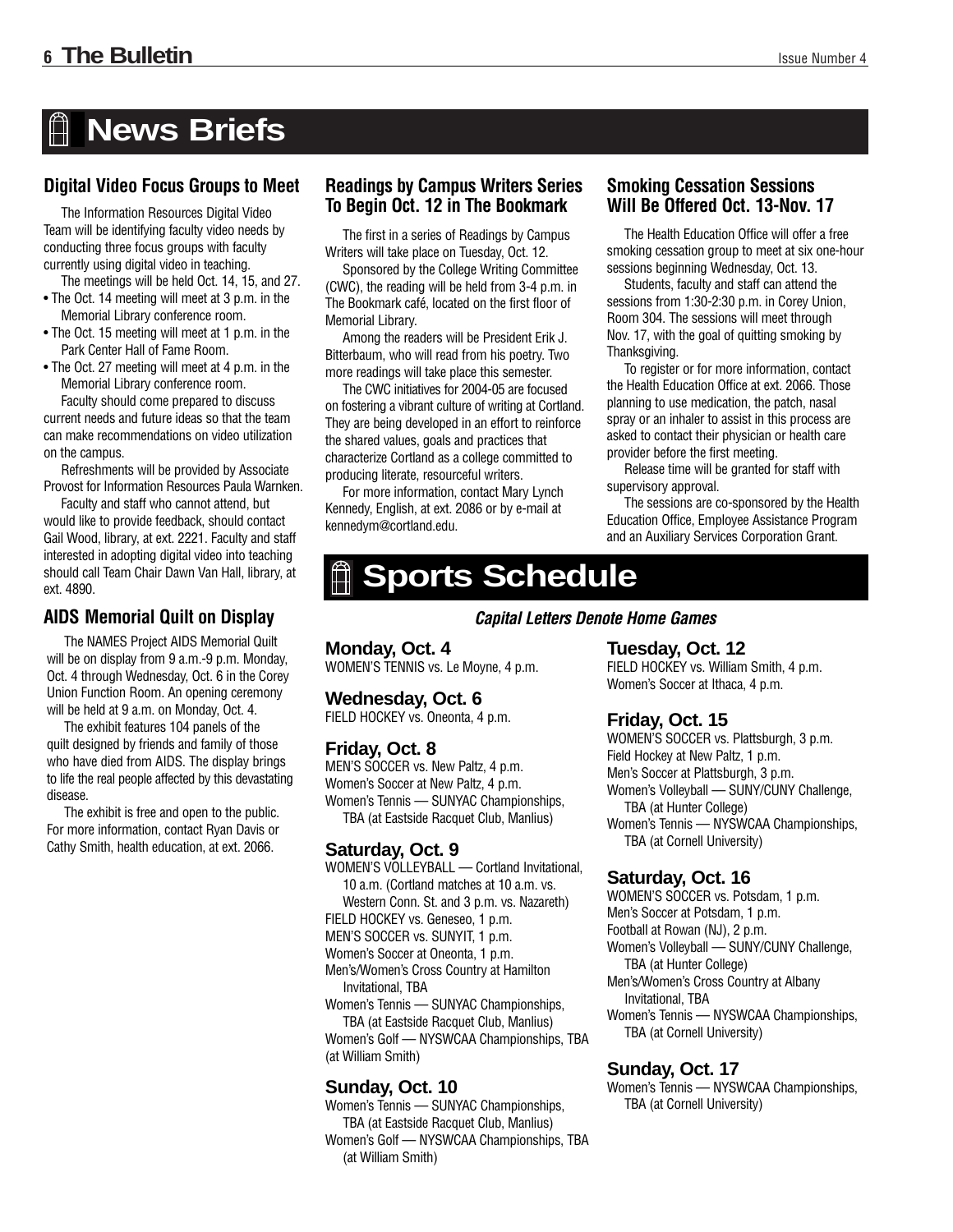

# **Faculty-Staff Activities**

**Timothy J. Baroni**, biological sciences, with former biology student **Tracy R. Armstrong** '01, had the following article published in Fungi in Forest Ecosystems – Systematics, Diversity and Ecology, "Tracy R. Armstrong and Timothy J. Baroni: A new species of Mycena (Tricholomataceae, Agaricales) from the Central Mountains of the Dominican Republic." The book is dedicated to Orson K. Miller Jr., edited by Cathy L. Cripps and published as volume 89 of the Memoirs of the New York Botanical Garden. Armstrong is currently working on her Ph.D. in biology at Binghamton University.

**Philip J. Buckenmeyer** and **Jeff Bauer**, exercise science and sport studies, presented at the annual American College of Sports Medicine Conference in Indianapolis, Ind., in June. Buckenmeyer's presentation was titled "Physical Activity Patterns of Children in a Central New York Community." Bauer's presentation was titled "Knee Injuries at a Division III Institution: Prevalence and Long-term Implications." Bauer also chaired a Free Communication Session titled "Sport Biomechanics."

**John Hartsock**, communication studies, had an article, "Caught Between the Rhetoric of Scene & the Rhetoric of Polemic," published in Points of Entry, a journal dedicated to publishing articles of and about literary journalism and related nonfiction forms. The article examines Random Family, a recent work of literary journalism. In related news, Hartsock was interviewed in an article on literary journalism in the May-June issue of Poets & Writers magazine. The article examines the legacy of the "new journalism" of the 1960s and the current state of literary journalism.

**Gretchen Herrmann**, library, recently had "Haggling Spoken Here: Gender, Class and Style in U.S. Garage Sale Bargaining" published in The Journal of Popular Culture, August 2004. The article treats gender differences, personal styles and class considerations in garage sale bargaining.

**Jean LeLoup** and **Robert Ponterio**, international communications and culture, presented an invited session titled "Authentic Materials + Cultural Content = Online Lessons" at the Sept. 10-11 biennial meeting of the American Association of Teachers of Spanish and Portuguese (AATSP) held at Yale University. The presentation showcased an initiative funded by the National Endowment for the Humanities for the Foreign Language Teaching Forum. The initiative provides for creation and development of an online database of foreign language lesson plans with cultural content.

**Thomas Lickona**, childhood/early childhood education, will be interviewed weekly on "The Kevin Mooney Show" on radio station WKRT, 920 AM. The topic, "Raising Children of Character," is broadcast at 8:20 a.m. each Friday morning. The show also will address character education in schools. His first interview aired Sept. 17.

**Joel Shatzky**, English, edited Theresienstadt: Hitler's Gift to the Jews, written by Norbert Troller. The paperback version of the book was published in August by the University of North Carolina Press.

**Robert Spitzer**, political science, is the author of an opinion essay titled, "Why the Gun Ban Died Quietly," published in the Sunday "Perspectives" section of the San Jose (Cal.) Mercury News on Sept. 19, and also distributed to more than 200 publications that subscribe to the Knight-Ridder news chain. The article examines why Congress failed to reenact the 10-year-old federal assault weapons ban, which lapsed on Sept. 13.

**Randi Storch**, history, published "'The Realities of the Situation': Revolutionary Discipline and Everyday Political Life in Chicago's Communist Party, 1928-1935" in the Fall issue of Labor: Studies in Working Class History of the Americas.

**Michael Toglia**, psychology, has been infomed that his article titled "The Effects of Post-Identification Feedback and Age on Retrospective Eyewitness Memory" has been accepted for publication in Applied Cognitive Psychology and will appear in mid-2005. Co-authors include Jeffrey S. Neuschatz '94, of the University of Alabama-Huntsville, James M. Lampinen of the University of Arkansas, Joseph S. Neuschatz of Roger Williams University, as well as several students including Charles A. Goodsell '02, who is now in the psychology graduate program at the University of Alabama-Huntsville.

**Barbara Wisch**, art and art history, gave a lecture titled "'Cresciute al numero di nove:' Panvinio, Lafreri, and Le sette chiese di Roma" at the conference "Unità e frammenti di modernità. Arte e scienza nella Roma di Gregorio XIII Boncompagni (1572–1585)," held in June in Rome, Italy. The conference was sponsored by the University of Rome "La Sapienza" and American Academy in Rome. The proceedings are due to be published in April 2005.

**Arden Zipp**, chemistry, presented two teacher training workshops for International Baccalaureate (IB) chemistry teachers during the summer. The first, which enrolled 20 teachers, was held at the Armand Hammer United World College of the American West in Montezuma, N.M. Zipp's co-presenter was a retired IB chemistry teacher at that school. The second teacher training workshop was held for 28 teachers at the Tradewinds Resort in St. Pete Beach, Fla., where the co-presenter was an IB chemistry teacher at Lester Pearson College in Victoria, B.C.

# **OSPAnnounces Grant Award Recipients**

**Edward Caffarella** and **Jean Rightmire**, education, and Liberty Partnerships program, received \$296,400 in continued funding from the New York State Education Department in the amount of for their project "Liberty Partnerships Program 2004-2005," for the period of July 1, 2004-June 30, 2005.